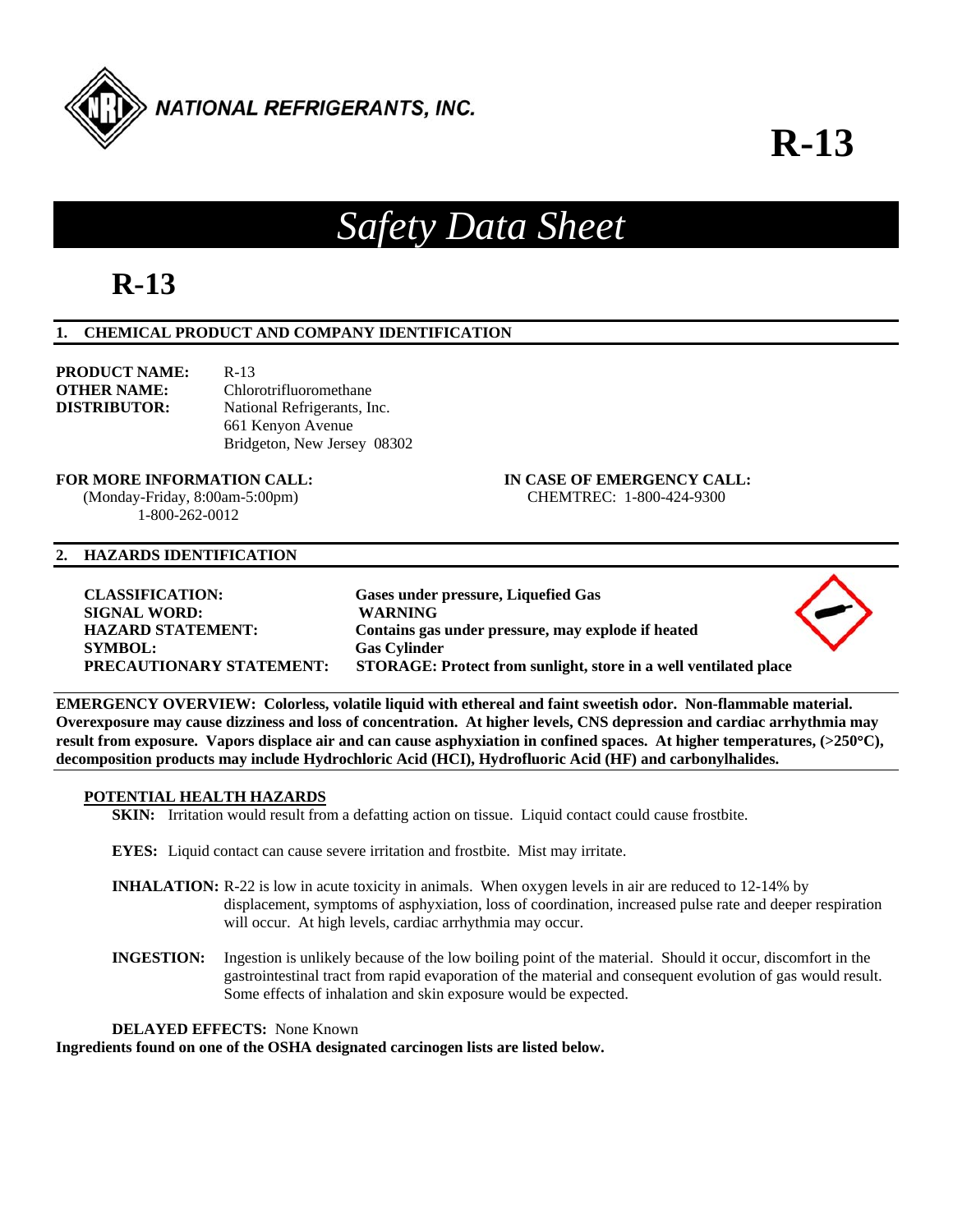

#### **3. COMPOSITION / INFORMATION ON INGREDIENTS**

#### **INGREDIENT NAME CAS NUMBER WEIGHT %**

Chlorotrifluoromethane (R-13) 75-72-9 100 \*Listed SARA Section 313  $NFPA = 2-0-0$ 

#### **COMMON NAME and SYNONYMS**

R-13; CFC13

There are no impurities or stabilizers that contribute to the classification of the material identified in Section 2

#### **4. FIRST AID MEASURES**

- **SKIN:** Promptly flush skin with water until all chemical is removed. If there is evidence of frostbite, bathe (do not rub) with lukewarm (not hot) water. If water is not available, cover with a clean, soft cloth or similar covering. Get medical attention if symptoms persist.
- **EYES:** Immediately flush eyes with large amounts of water for at least 15 minutes (in case of frostbite, water should be lukewarm, not hot) lifting eyelids occasionally to facilitate irrigation. Get medical attention if symptoms persist.
- **INHALATION:** Immediately remove to fresh air. If breathing has stopped, give artificial respiration. Use oxygen as required, provided a qualified operator is available. Get medical attention immediately. DO NOT give epinephrine (adrenaline).
- **INGESTION:** N/A Product is a gas at ambient conditions.
- **ADVICE FOR TREATMENT**: Never give anything by mouth to an unconscious person.

#### **5. FIRE FIGHTING MEASURES**

#### **FLAMMABLE PROPERTIES**

**FLASH POINT:** Nonflammable **FLASH POINT METHOD:** Not applicable **AUTOIGNITION TEMPERATURE:** NE **UPPER FLAME LIMIT (volume % in air):** None\* **LOWER FLAME LIMIT (volume % in air):** None\*

**FLAME PROPAGATION RATE (solids):** Not applicable **OSHA FLAMMABILITY CLASS:** Not applicable

\*Based on ASHRAE Standard 34 with match ignition

#### **EXTINGUISHING MEDIA:**

Use any standard agent – choose the one most appropriate for type of surrounding fire.

#### **UNUSUAL FIRE AND EXPLOSION HAZARDS:**

 May decompose during contact with flames, heating elements, or in combustion engines releasing irritating, toxic, and corrosive gases. Container may explode if heated due to resulting pressure rise.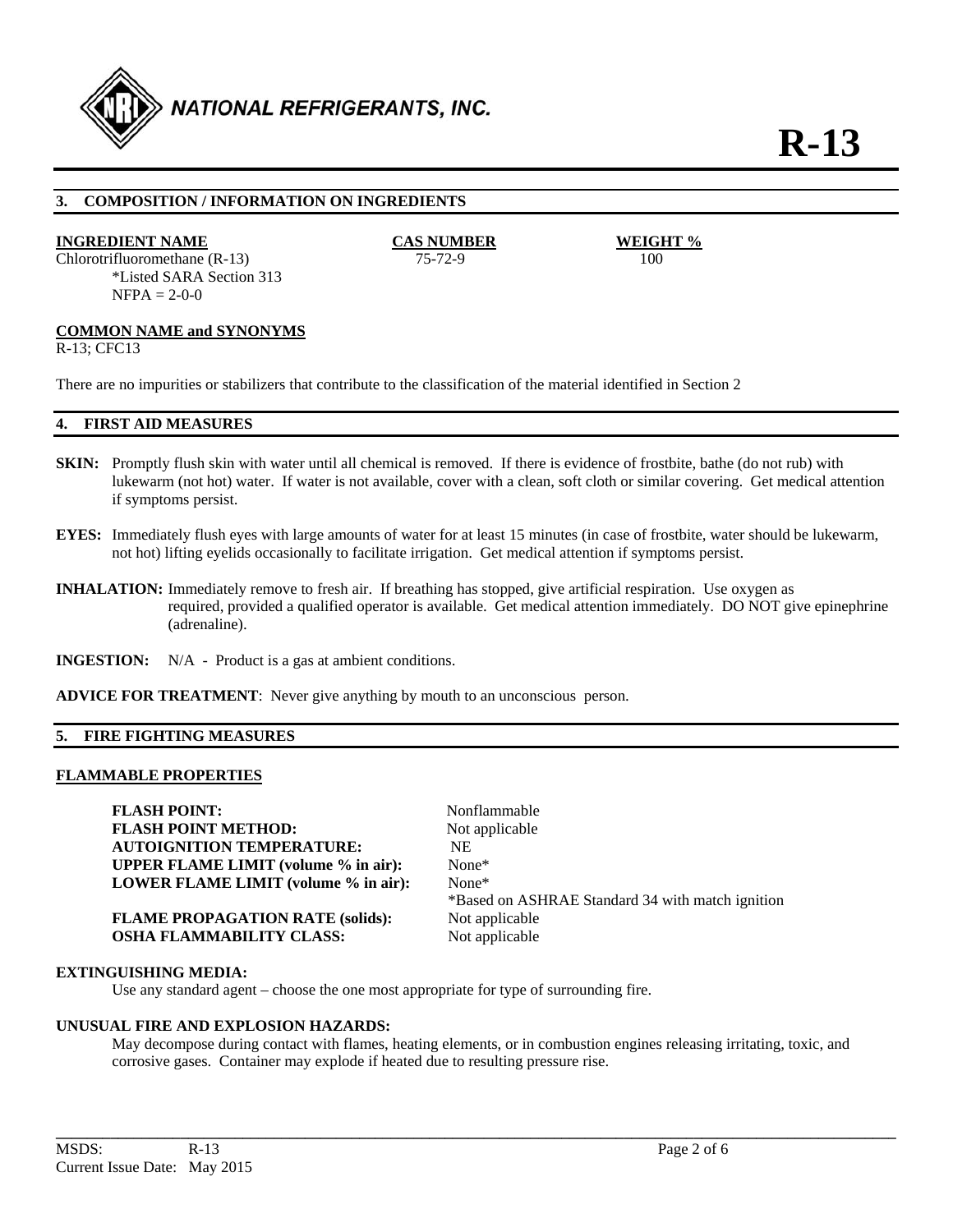

#### **SPECIAL FIRE FIGHTING PRECAUTIONS/INSTRUCTIONS**:

 Firefighters should wear self-contained, NIOSH-approved breathing apparatus for protection against possible toxic decomposition products. Proper eye and skin protection should be provided. Use water spray to keep fire-exposed containers cool.

#### **6. ACCIDENTAL RELEASE MEASURES**

**IN CASE OF SPILL OR OTHER RELEASE:** (Always wear recommended personal protective equipment.) Remove or extinguish ignition or combustion sources. Evacuate enclosed spaces until gas is dispersed. Keep upwind. Stop leak if possible without risk. Disperse gas with floor-level forced-air ventilation. Exhaust vapors outdoors. Remove all flames, heating elements and gas engines. Wash contaminated clothes before use. Destroy contaminated shoes.

#### **Spills and releases may have to be reported to Federal and/or local authorities.**

#### **7. HANDLING AND STORAGE**

#### **NORMAL HANDLING:**

 DO NOT get in eyes, on skin or clothing. Do not breathe vapor, mist or gas. Keep container closed. Keep away from heat, sparks and flames. Store in tightly closed containers. Empty container may contain hazardous residue. Do not drop, reuse or refill container. Do not smoke. Read label before use. Do not cut, grind or weld on or near container due to possible toxic fume generation.

#### **STORAGE RECOMMENDATIONS:**

Store in a cool, well-ventilated area of low fire risk and out of direct sunlight. Protect cylinder and its fittings from physical damage. Storage in subsurface locations should be avoided. Close valve tightly after use and when empty.

#### **INCOMPATIBILITES:**

Freshly abraded aluminum surfaces at specific temperatures and pressures may cause a strong exothermic reaction. Chemically reactive metals: potassium, calcium, powdered aluminum, magnesium, an zinc.

#### **8. EXPOSURE CONTROLS/ PERSONAL PROTECTION**

#### **ENGINEERING CONTROLS:**

Provide local ventilation at filling zones and areas where leakage is probable. Mechanical (general) ventilation may be adequate for other operating and storage areas.

#### **VENTILATION REQUIREMENTS:**

Investigate engineering techniques to reduce exposures below airborne exposure limits. Provide ventilation if necessary to control exposure levels below airborne exposure limits . Dilution ventilation acceptable, but local mechanical exhaust ventilation preferred, if practical, at sources of air contamination such as open process equipment.

**SKIN PROTECTION:** Use synthetic rubber gloves such as neoprene. Lined gloves are recommended for protection from cold.

**EYE PROTECTION:** Where there is potential for eye contact, wear chemical goggles and have eye flushing equipment immediately available.

#### **RESPIRATORY PROTECTION**:

Avoid breathing vapor, mist, or fume. Use NIOSH/MSHA approved full face (TC-19C) supplied air respirator or self-contained breathing apparatus where airborne exposure is likely. If used, full face-piece replaces need for chemical goggles and/or face shield. If exposures cannot be kept at a minimum with engineering controls, use NIOSH/MSHA approved respiratory equipment as noted above. Observe respirator use limitations specified by NIOSH/MSHA or the manufacturer. For emergency and other conditions

**\_\_\_\_\_\_\_\_\_\_\_\_\_\_\_\_\_\_\_\_\_\_\_\_\_\_\_\_\_\_\_\_\_\_\_\_\_\_\_\_\_\_\_\_\_\_\_\_\_\_\_\_\_\_\_\_\_\_\_\_\_\_\_\_\_\_\_\_\_\_\_\_\_\_\_\_\_\_\_\_\_\_\_\_\_\_\_\_\_\_\_\_\_\_\_\_\_\_\_\_\_\_\_\_\_\_\_\_**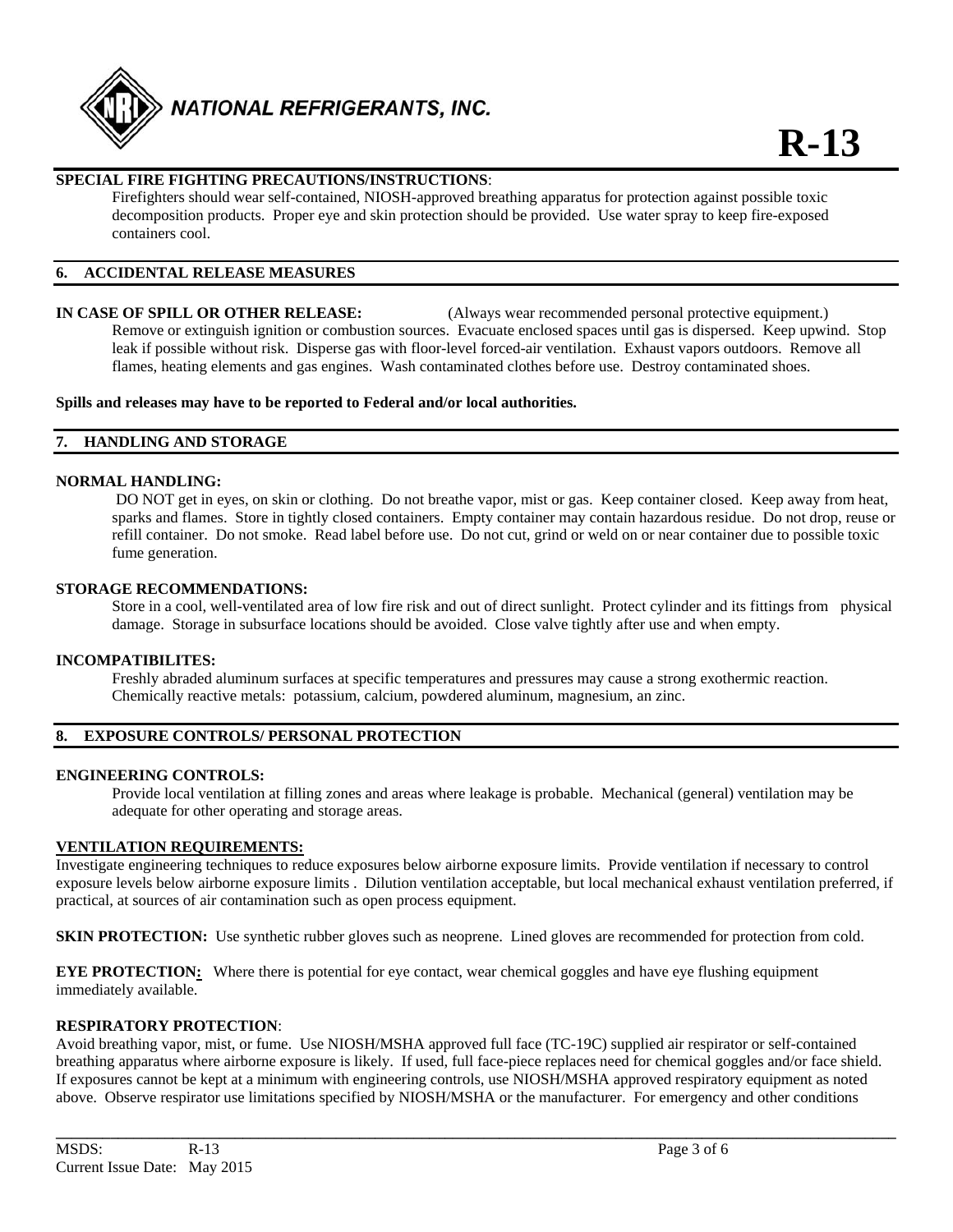

where there may be a potential for significant exposure, use an approved full-face positive-pressure airline with auxiliary selfcontained air supply. Respiratory protection programs must comply with 29 CFR section 1910.134.

#### **ADDITIONAL RECOMMENDATIONS:**

Wear appropriate chemical resistant protective clothing to prevent skin contact.

## **EXPOSURE GUIDELINES**

**INGREDIENT NAME ACGIH TLV OSHA PEL OTHER LIMIT** 

#### **OTHER EXPOSURE LIMITS FOR POTENTIAL DECOMPOSITION PRODUCTS:**

#### **9. PHYSICAL AND CHEMICAL PROPERTIES**

| <b>APPEARANCE:</b> Clear,                                                              | colorless liquefied gas                |  |
|----------------------------------------------------------------------------------------|----------------------------------------|--|
| <b>PHYSICAL STATE:</b>                                                                 | Gas at ambient temperature             |  |
| <b>MOLECULAR WEIGHT:</b>                                                               | 104.46                                 |  |
| <b>CHEMICAL FORMULA:</b>                                                               | $CCIF_3$                               |  |
| <b>ODOR:</b>                                                                           | Faint ethereal (ether-like) odor       |  |
| <b>SPECIFIC GRAVITY</b> (water $= 1.0$ ):                                              | $1.12 \ @ 0^{\circ}C$                  |  |
| <b>SOLUBILITY IN WATER:</b>                                                            | Slight                                 |  |
| pH:                                                                                    | Not applicable                         |  |
| <b>BOILING POINT:</b>                                                                  | $-114^{\circ}F(-81.4^{\circ}C)$        |  |
| <b>FREEZING POINT:</b>                                                                 | -293.8°F (-181°C)                      |  |
| <b>VAPOR PRESSURE (MM HG):</b>                                                         | 286 psia @ 0°C                         |  |
| <b>VAPOR DENSITY</b> (air $= 1.0$ ):                                                   | 3.6                                    |  |
| <b>EVAPORATION RATE:</b>                                                               | $>1$ Compared to: $\text{CCl}_4 = 1$   |  |
| % VOLATILES:                                                                           | 100                                    |  |
| <b>ODOR THRESHHOLD:</b>                                                                | Not established                        |  |
| <b>FLAMMABILITY:</b>                                                                   | Not applicable                         |  |
| <b>LEL/UEL:</b>                                                                        | None/None                              |  |
| <b>RELATIVE DENSITY:</b>                                                               | 1.12 g/cm <sup>3</sup> @ $0^{\circ}$ C |  |
| <b>PARTITION COEFF (n-octanol/water)</b>                                               | Log Pow: $1.65$                        |  |
| <b>AUTO IGNITION TEMP:</b>                                                             | Not determined                         |  |
| <b>DECOMPOSITION TEMPERATURE:</b>                                                      | $>250^{\circ}$ C                       |  |
| VISCOSITY:                                                                             | Not applicable                         |  |
| <b>FLASH POINT:</b>                                                                    | Not applicable                         |  |
| $(E[1.00]$ (Electronic method and additional flammability data are found in Section 5) |                                        |  |

( Flash point method and additional flammability data are found in Section 5.)

#### **10. STABILITY AND REACTIVITY**

#### **NORMALLY STABLE (CONDITIONS TO AVOID):**

The product is stable.

Thermal decomposition due to exposure to heat (>800°F) or fire.

#### **INCOMPATIBILITIES:**

 Avoid contact with strong alkali or alkaline earth metals, finely powdered metals such as aluminum, magnesium or zinc and strong oxidizers since they may react with or accelerate decomposition of this material.

**\_\_\_\_\_\_\_\_\_\_\_\_\_\_\_\_\_\_\_\_\_\_\_\_\_\_\_\_\_\_\_\_\_\_\_\_\_\_\_\_\_\_\_\_\_\_\_\_\_\_\_\_\_\_\_\_\_\_\_\_\_\_\_\_\_\_\_\_\_\_\_\_\_\_\_\_\_\_\_\_\_\_\_\_\_\_\_\_\_\_\_\_\_\_\_\_\_\_\_\_\_\_\_\_\_\_\_\_** 

#### **HAZARDOUS DECOMPOSITION PRODUCTS:**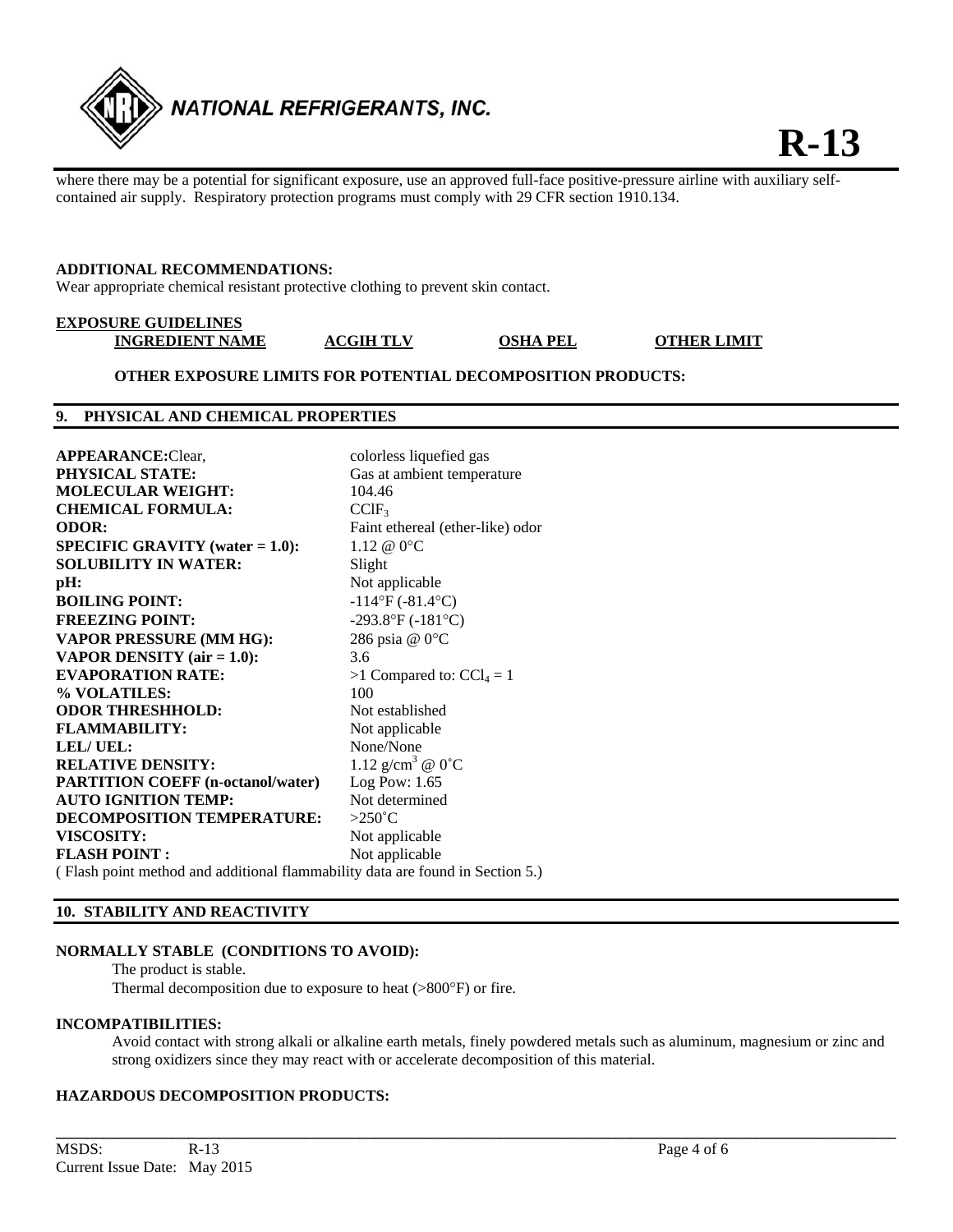

Hydrogen Fluoride, Hydrogen Chloride, Carbon Monoxide, Carbon Dioxide and Chlorine

**HAZARDOUS POLYMERIZATION:** Will not occur.

#### **CONDITIONS TO AVOID:**

Flames, extremely hot metal surfaces, heating elements, combustion engines, etc.

#### **11. TOXICOLOGICAL INFORMATION**

| <b>ROUTE</b>      | ANIMAL.          | <b>DATA</b> |
|-------------------|------------------|-------------|
| ORAL              | <b>SEE BELOW</b> |             |
| DERMAL.           | <b>SEE BELOW</b> |             |
| <b>INHALATION</b> | <b>SEE BELOW</b> |             |
|                   |                  |             |

#### **TOXIC EFFECTS/ROUTES OF ENTRY**

#### **OTHER TOXIC EFFECTS:**

Skin contact and inhalation are expected to be the primary routes of occupational exposure. As with most liquefied gases, contact with the rapidly volatilizing liquid or cold vapors can cause frostbite to any tissue due to the cryogenic (extreme low temperature) effects of this material. Vapors may be mildly irritating to the eyes. Acute studies with laboratory animals indicate that the components of this halocarbon mixture are practically non-toxic by the inhalation route. However, exposure to halocarbon gases at high concentrations may affect the nervous system and produce a rapid anesthetic effect. The dense vapor of this product displaces air in confined spaces and reduces oxygen available for breathing. Upon exposure to such an atmosphere, a person may experience symptoms of oxygen deficiency including headache, dizziness, drowsiness, cyanosis and lack of muscle control followed by collapse. Prolonged exposure to an oxygen-deficient atmosphere may be fatal. As with many other halocarbons, inhalation of this compound may cause an increase in the sensitivity of the heart to adrenaline, which could result in irregular or rapid heartbeats and reduced heart function. Due to the potential to produce such effects on the heart, workers with heart disease or compromised heart function should have limited exposure to this material.

#### **TARGET ORGAN TOXIN:**

Target organs affected by exposure to this material are: Eyes, skin, central nervous system, respiratory system, heart.

#### **TOXICITY COMMENTS:**

Data from the scientific literature on CFC 13 are summarized below.

Single exposure (acute) studies indicate:

Inhalation – Practically non-toxic to rats  $(4-hr LC50 > 800,000$  ppm).

 Inhalation of a high concentration (790,000 ppm) of this material for 1-hour had no effect on the righting reflex of rats. The EC50 for central nervous system depression in rats for a 10-minute inhalation exposure was greater than 800,000 ppm. As with other Chlorofluorocarbons, inhalation of CFC 13, followed by injection of an agent to simulate human stress reactions, resulted in heart sensitization at levels of 800,000 ppm in dogs. A decrease in survival and an increase in DNA synthesis were reported in E. Cole bacterial cells following 24-hour exposure to CFC 13. It produced no genetic changes in standard tests with bacterial cells.

#### **POTENTIAL HEALTH HAZARDS**

**SKIN:** Irritation would result from a defatting action on tissue. Liquid contact could cause frostbite.

**EYES:** Liquid contact can cause severe irritation and frostbite. Mist may irritate.

**INHALATION:** R-22 is low in acute toxicity in animals. When oxygen levels in air are reduced to 12-14% by displacement, symptoms of asphyxiation, loss of coordination, increased pulse rate and deeper respiration will occur. At high levels, cardiac arrhythmia may occur.